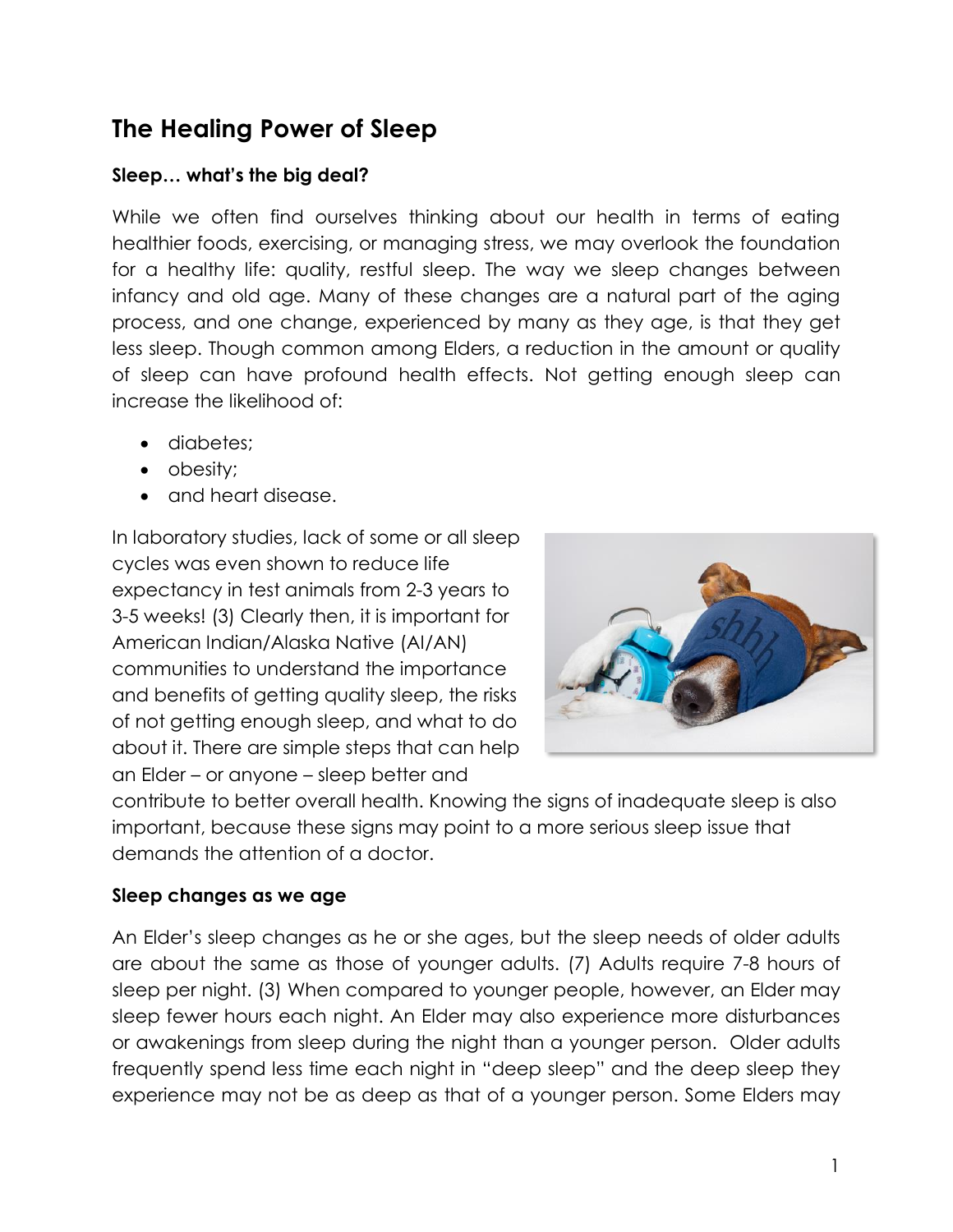also experience a change in their circadian rhythm – the way the body responds to the natural 24-hour cycle of the Earth. This can result in waking up earlier in the morning or going to sleep later at night. (5, 7)

Many of our Elders experience some form of difficulty with sleep. One National Institute on Aging study concluded that 57% of Americans aged 65 or older experienced frequent disruption of sleep, where just 12% reported no sleep disruptions. Of those who did report a sleep complaint:

- 43% said they had trouble falling or staying asleep;
- 30% said they woke up during the night;
- 25% said they napped during the day;
- 19% said they woke up too early in the morning;
- 13% said they woke up unrested. (2)

There are a number of different reasons why Elders experience sleep differently than younger adults. Those reasons are both natural to the aging process and can also result from other factors.



#### **What effects an Elder's sleep?**

Diagnosed medical conditions, such as cardiovascular (heart) diseases, gastrointestinal (digestive system) diseases, and pulmonary (lung) diseases can make it more difficult for an Elder to sleep well. Neurological (nervous system) diseases and psychiatric conditions (such as dementia and depression) also may contribute to a reduced quality of sleep for an Elder. Those with a diagnosed sleep disorder, such as sleep apnea or restless legs syndrome, may struggle to get restful sleep as well. (5)

In addition to medical conditions, a number of outside factors can contribute to a low standard of sleep, including:

- Prescription medications;
- Over the counter (OTC) medications;
- Herbal remedies:
- Nicotine (from smoking cigarettes, tobacco products or products that help quit smoking/tobacco);
- Caffeine (from coffee, soda, tea, and other sources);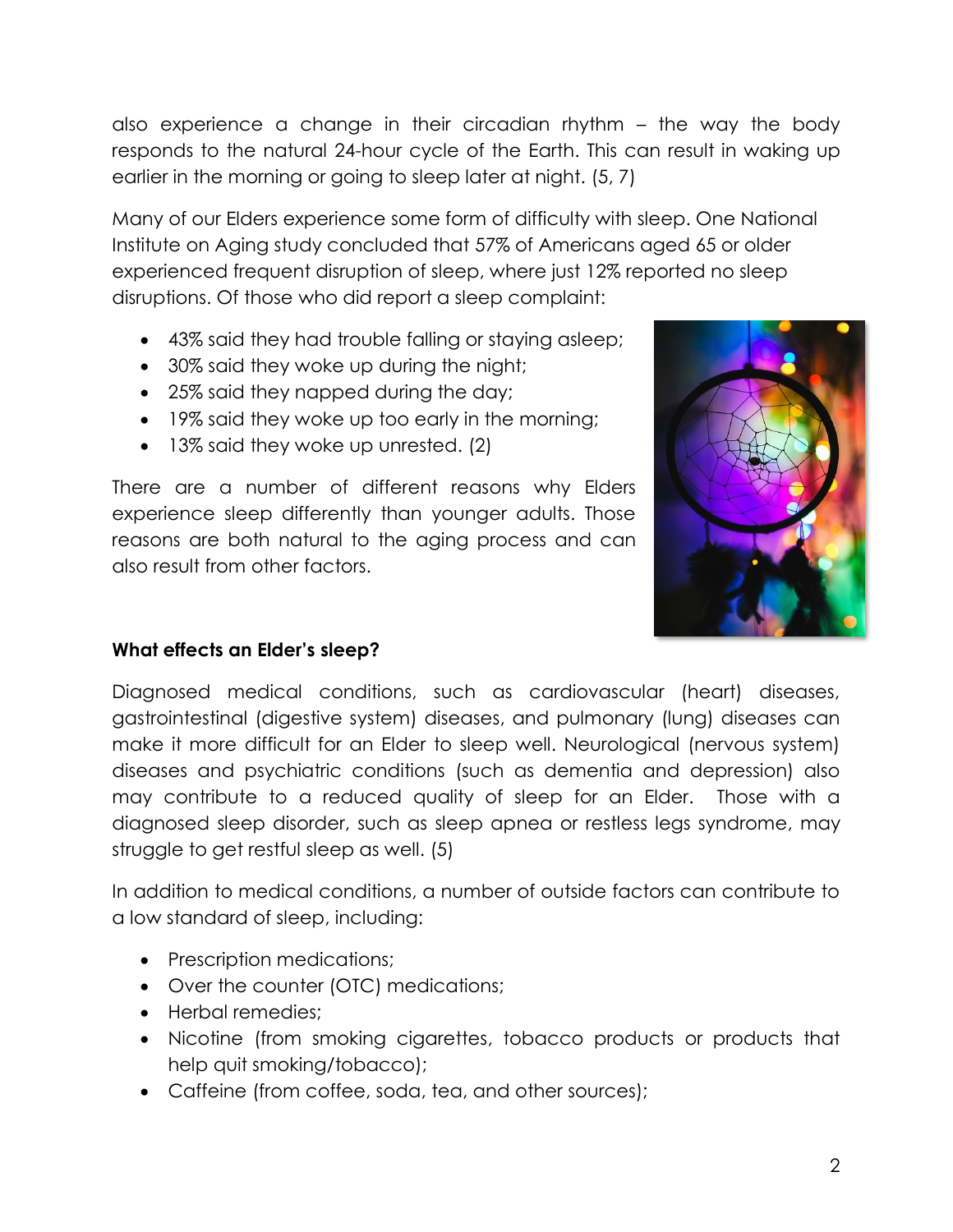- Alcohol;
- Poor sleep habits (5)

While some change in sleep is to be expected as a natural part of aging, severe disruptions in sleep are not normal and can have consequences for the health and wellbeing of an Elder.

## **Sleep impacts health in surprising ways**

Recent research has indicated that not getting enough sleep is linked to and can even be considered a risk factor for developing certain diseases. (6) In a study that looked at the links between type 2 diabetes and sleep, researchers studied young, healthy people on a "restricted sleep schedule" of just four



hours in bed per night for six days. This restricted sleep schedule resulted in increased levels of blood sugar after the test subjects ate breakfast compared to their numbers after sleeping normally. Blood sugar reduced 40% more slowly and their natural insulin response to the blood sugar was 30% slower during the restricted sleep schedule. Increased level of insulin in the blood encourages the body to store fat, which promotes weight gain. (10, 11)

Researchers also looked at the impact of a restricted sleep schedule on appetite. They found that the hormones which control our appetite are greatly influenced by sleep. While on the restricted sleep schedule, subjects' hormones indicated that they were starving, despite having plenty of food. This means that not getting enough sleep could increase appetite and hunger, particularly for foods high in carbohydrates (sugars). The researchers concluded that not getting enough sleep "could be a risk factor for major chronic diseases, including obesity and diabetes." (10)

Insufficient sleep for even a single night has been shown to increase blood pressure the following day in people with existing high blood pressure. (11) In one study, researchers found that people who did not sleep enough or slept too much also had more arterial calcium than those sleeping a healthy amount. This is a risk factor for heart disease. Research has also shown that not getting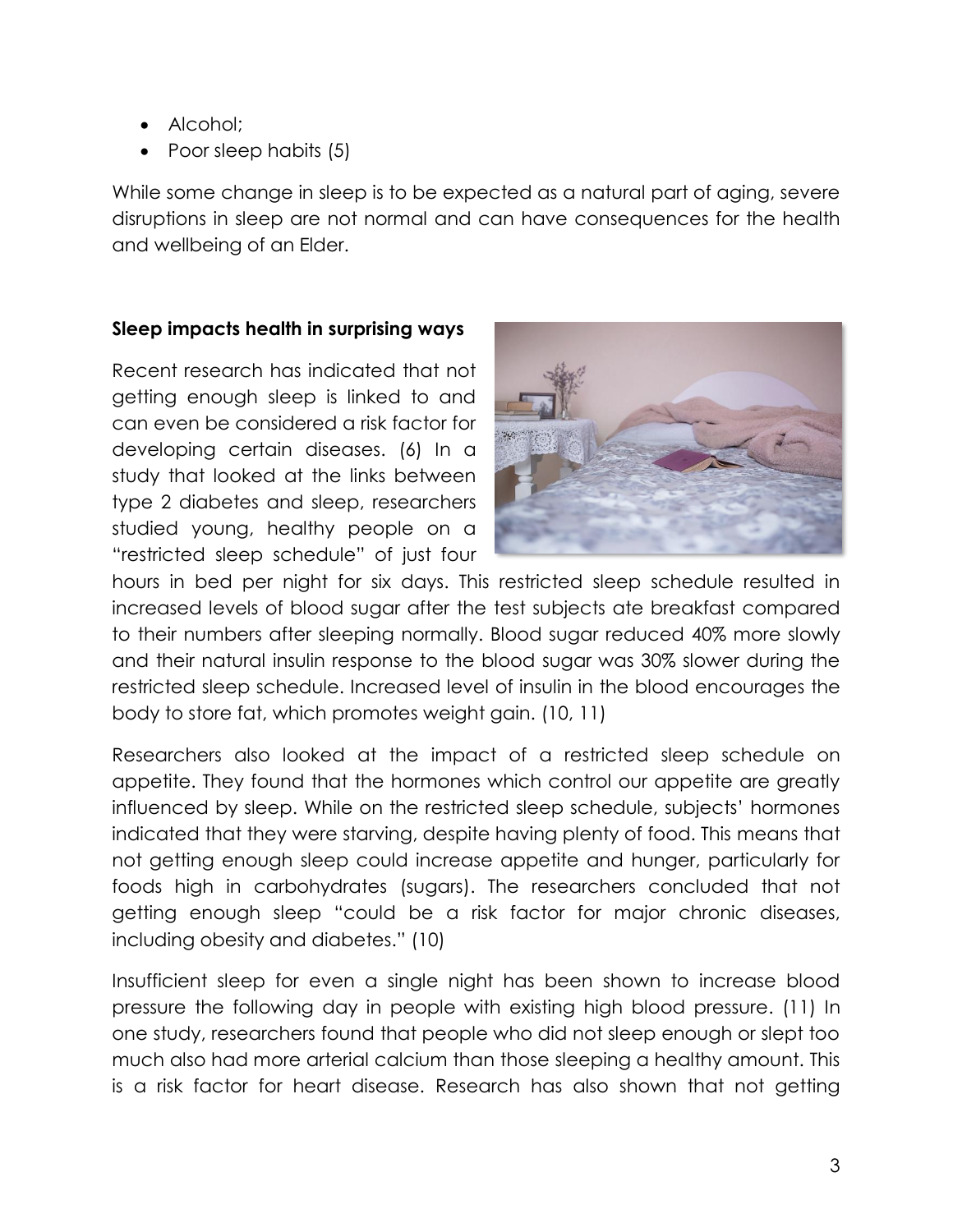enough sleep can be particularly harmful to women Elders. In a study of 700 Americans over five years, researchers found that women who did not get enough sleep showed more inflammation (a risk factor for heart disease and stroke) than men who had the same amount of sleep. (12, 13)

Clearly, sleep is important for maintaining the health of Elders and all in our communities. Whether or not a person has existing health issues, not getting enough sleep may place one at risk for developing disease. Learning to identify the signs of poor sleep is the first step toward wellbeing.

## **Signs of poor sleep**

Someone who is not sleeping well may show a number of different symptoms. Any of the following can be a sign that someone is experiencing a poor standard of sleep:

- trouble falling asleep;
- trouble telling if it's day or night;
- waking up early in the morning;
- waking up often during the night; (14)
- feeling sleepy during daylight hours;
- trouble remembering or concentrating;
- feeling annoyed, confused, or depressed. (7)

Signs of poor sleep can also be indicators of more serious health problems and if there is any doubt about a symptom, consult a doctor. Taking the time to identify the signs of poor sleep is the first step toward improving wellbeing in our communities and homes. Better sleep has a number of benefits that impact our bodies and minds.

# **Tips for better sleep**

Experts have many recommendations and tips to help attain restful sleep. Consider:

- Going to sleep and getting out of bed in the morning at the same time each day.
	- o An Elder who stays on a regular daily sleep schedule helps supports the body's



natural circadian rhythm and can have a higher quality of sleep.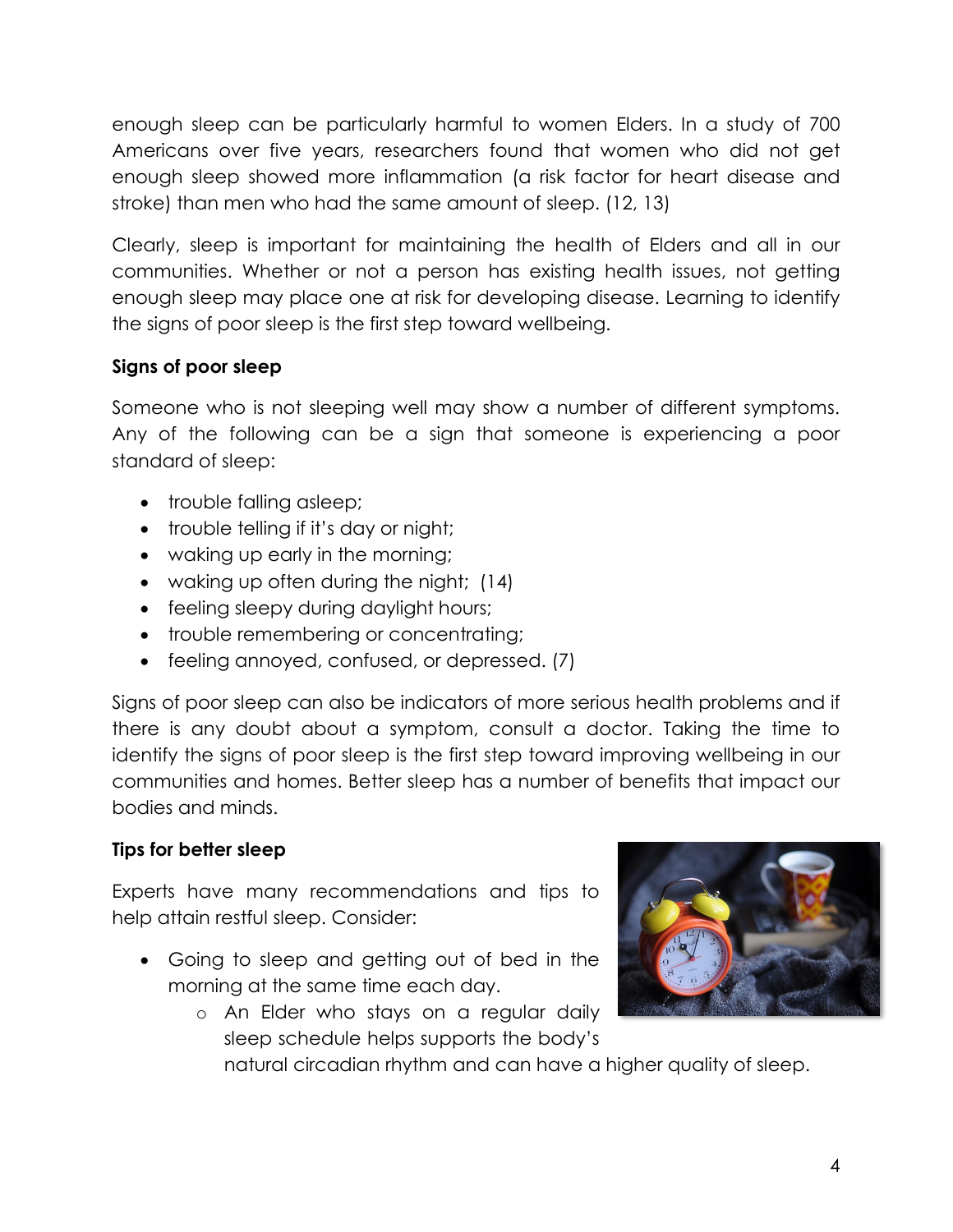- Doing the same things every night to help the mind and body get ready for sleep.
	- o Dimming the lights in the house, and doing activities like reading, listening to music, or bathing can help an Elder relax and become ready for sleep.
	- o While certain activities like watching TV or using the internet might also be relaxing, research suggests that these activities can interfere with sleep.
- Getting out of bed after 15 to 20 minutes if having difficulty falling asleep at night.
	- o Reading a book or listening to music until feeling tired can actually aid in helping one fall asleep.
- Reducing discomfort that can make falling or staying asleep difficult.
	- o Avoid going to bed too hungry or too full.
	- o Drink less liquid before bed to help prevent late-night bathroom visits and disruptions to sleep.
	- o Avoid caffeine and nicotine for 3-4 hours before bedtime, as both are powerful stimulants that can delay sleep.
	- o Alcohol should also be avoided, as the sedative effect in alcohol that can help one fall asleep wears off and can contribute to disruptions of sleep later in the night.
- Taking fewer, shorter naps.
	- o Naps should not exceed 30 minutes and should be taken during the afternoon hours.
	- o Note that taking naps may make it more difficult to fall asleep at night.
- Exercising during the day, every day.
	- o Exercise helps reinforce circadian rhythms, which can promote better sleep.
	- o Daily exercise has many other health benefits important for the physical and mental wellbeing of Elders.
- Creating a comfortable space to sleep.
	- o The bedroom itself can contribute to making it easier to get quality, restful sleep.
	- o Use a fan to create background noise that can help block out sounds from traffic, dogs, or others inside the home.
	- o Use "blackout" shades or curtains to block outside light.
	- o Choose a bed and bedding that are comfortable.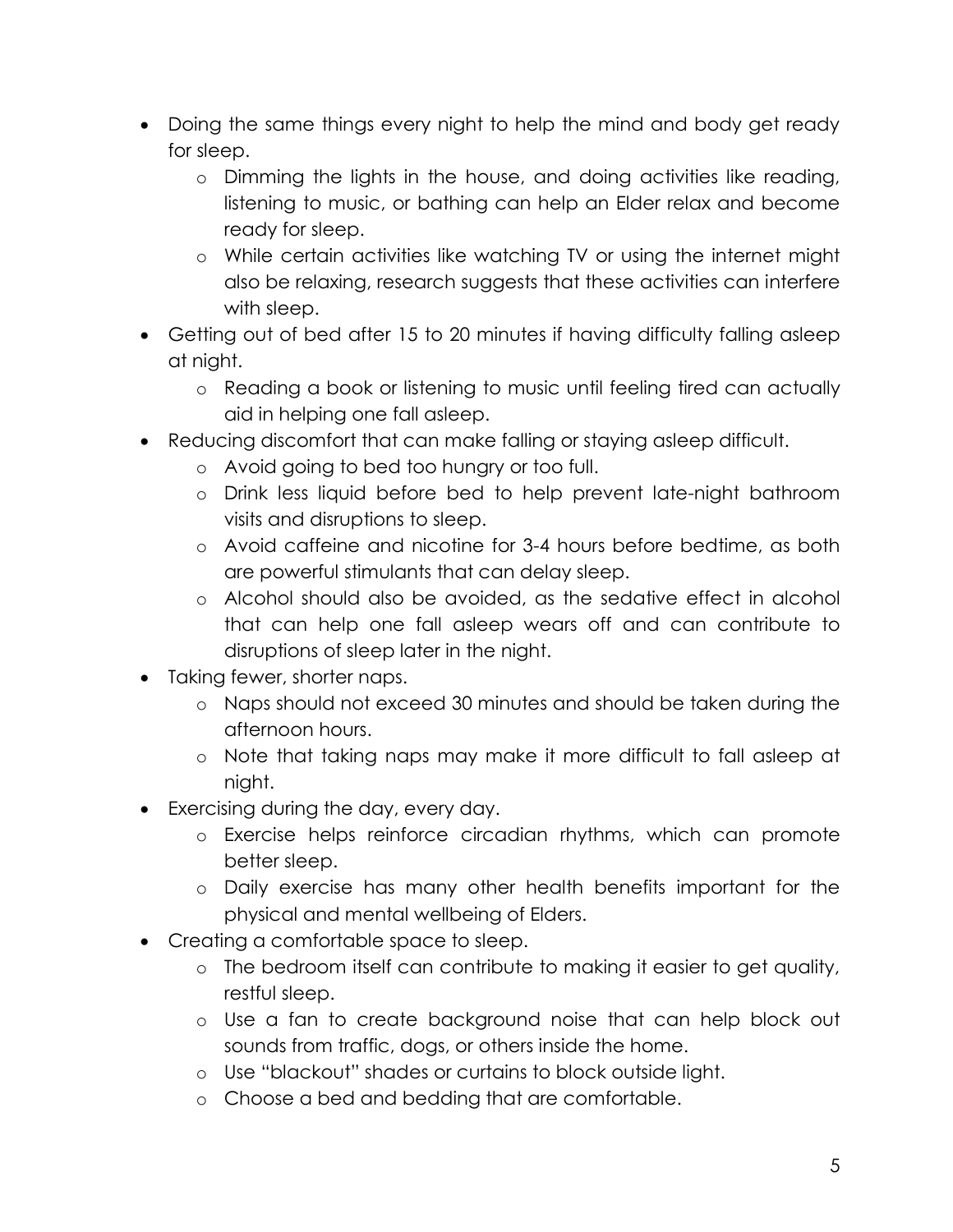- o Set the temperature to a comfortable level. Some find that a cooler room, between 60-67 degrees Fahrenheit, is better for sleep.
- Seeking the help of a doctor if sleep is not restful.
	- o Because sleep is crucial for wellbeing, any concern related to sleep should be communicated to a doctor. (1, 8, 9, 14)

## **Learn more**

Sleep is crucial to the overall health of all people in the AI/AN community. Though research is ongoing, it is clear that our Elders may not sleep as deeply as they once did, may not sleep through the night, and may not feel rested in the morning. Many different factors, such as existing medical conditions, medication, and personal choices have an effect on the sleep of our Elders. Anyone who does not sleep well may be at increased risk for diabetes, obesity, heart disease, or other diseases. There are simple steps anyone can take to help improve their sleep and feel better.

One of NICOA's objectives is to support the wellbeing of the Elders in AI/AN communities and help our Elders age well. To learn more about NICOA and our work in support of AI/AN Elders and communities, please visit nicoa.org.

To learn more about the effects of sleep on health and how to sleep better, visit the National Sleep Foundation's easy-to-navigate sleep.org for a variety of sleep-related articles and interactive materials. To learn more about the content of this article, please refer to the sources below.

- 1) Martin, Laura J., MD, David Zieve, MD, and Isla Oglivie, PhD. "Sleep Disorders in the Elderly." *MedlinePlus*. U.S. National Library of Medicine, 27 Oct. 2014. Web. 10 Oct. 2015.
- 2) McCall, W. Vaughn, MD. "Sleep in the Elderly: Burden, Diagnosis, and Treatment." Journal of Clinical Psychiatry 6.1 (2004): 9-11. National Center for Biotechnology Information. U.S. National Library of Medicine. Web. 10 Oct. 2015. [http://www.ncbi.nlm.nih.gov/pmc/articles/PMC427621/pdf/i1523-](http://www.ncbi.nlm.nih.gov/pmc/articles/PMC427621/pdf/i1523-5998-6-1-9.pdf) [5998-6-1-9.pdf](http://www.ncbi.nlm.nih.gov/pmc/articles/PMC427621/pdf/i1523-5998-6-1-9.pdf)
- 3) Contie, Vicki. "The Benefits of Slumber: Why You Need a Good Night's Sleep." *NIH News in Health*. Ed. Harrison Wein. National Institutes of Health, Apr. 2013. Web. 10 Oct. 2015. <https://newsinhealth.nih.gov/issue/Apr2013/Feature1>
- 4) National Institute of Neurological Disorders and Stroke. "Brain Basics: Understanding Sleep." *National Institute of Neurological Disorders and Stroke*. National Institutes of Health, 25 July 2014. Web. 10 Oct. 2015. [http://www.ninds.nih.gov/disorders/brain\\_basics/understanding\\_sleep.htm](http://www.ninds.nih.gov/disorders/brain_basics/understanding_sleep.htm)
- 5) Neubauer, David N., MD. "Sleep Problems in the Elderly." *American Family Physician* 1st ser. 59.9 (1999): 2551-558. Web. 10 Oct. 2015. http://www.aafp.org/afp/1999/0501/p2551.html